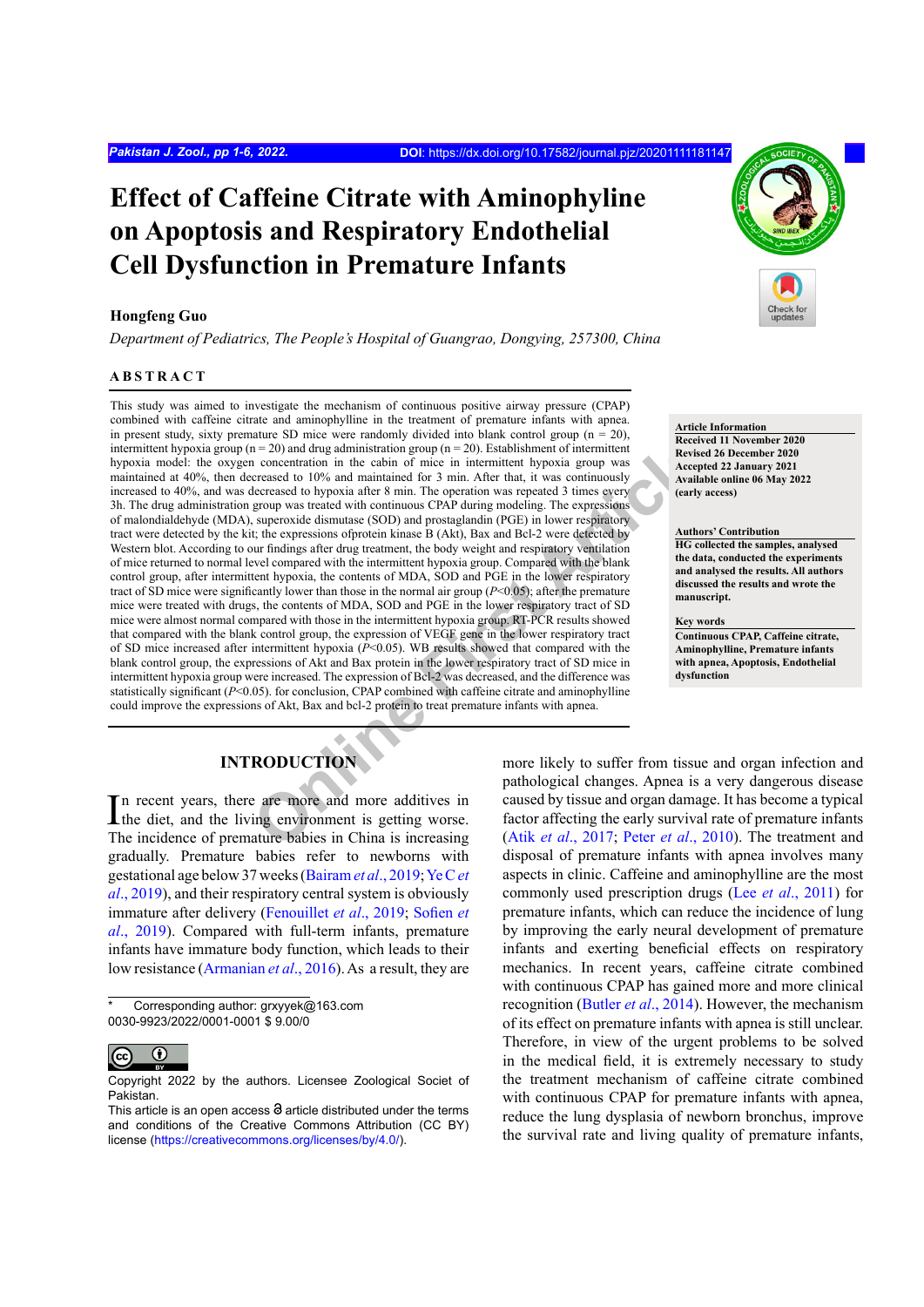H. Guo

create social benefits and reduce the burden on families and society.

#### **MATERIALS AND METHODS**

#### *Experimental animals*

Example the contration in the cabin in TBST solution for 4 times, an hypoxia group was maintained at 1000 times diluted mouse anti-<br>
article in the particle of 3 min. The net was weakend to 10% and times 1.5 mL of lumines Sixty healthy SD mice pregnant for 15 days were selected. After weighing, they were anesthetized with chloral hydrate. The anesthetized pregnant mice were fixed on the special fixing plate for surgery. Their abdominal skin and muscle tissue were exposed with surgical instruments, and their abdominal cavity was exposed. Fetal rats were taken one by one after cesarean section, and were quickly dried. Soft hose was used to stimulate their breathing. The oxygen concentration in the cabin of mice in intermittent hypoxia group was maintained at 40%, then decreased to 10% and maintained for 3 min. After that, it was continuously increased to 40%, and was decreased to hypoxia after 8 min. The operation was repeated 3 times every 3h. The drug administration group was treated with continuous CPAP during modeling. The mouse anti-human AKT, Bax and Bcl-2 monoclonal primary antibodies were from CST Company, an American company. And the corresponding secondary antibodies are from Biyuntian Company. MDA, SOD, PGE kits, PBS and other reagents were all from Tianjin Standard Technology Co., Ltd., and the related primers of *VEGF* gene were designed by Tianjin Thermo Fisher Scientific Company.

#### *Detection of biochemical indicators*

The expression of VEGF gene in respiratory tract tissue was detected by q-PCR, and the changes of important protein content were detected by Western blot. MDA, SOD and PGE test kits were used and operated according to the instructions.

#### *Design of Gene primers for mice in each group*

After DNA removal, the extracted RNA was reverse transcribed at 60 °C for 40 min, at 70 °C for 5 min and at 4<sup>o</sup>C for 30 min. VEGF and β-actin primers (Table I) were provided by Tianjin Thermo Fisher Scientific Company.

#### *Determination of protein content by western blot (WB)*

The cells in each group were washed with PBS at 4o C for 2-3 times, collected and centrifuged at 10000 rpm. After centrifugation, the supernatant was removed and the mixture was added with 10 mL of RIPA lysate and PMSF for ice lysis for 15 min. After centrifugation for 15 min, the supernatant was taken. The Coomassie method was used to detect absorption value of each tube. The protein concentration of each group was adjusted to the same level, and then the protein was loaded. For tissue samples, after

cutting them into piece, lysate was added. The mixture was centrifuged to collect supernatant, namely tissue protein. The loading conditions were: 80 v, 30 min; 120 v, 30 min. After membrane transfer, NC membranes with different molecular weights were collected corresponding to marker, and the NC membranes were put into a premarked plate. After that, skimmed milk powder was added, and the mixture was sealed in the dark on a shaker for 1h. After the milk powder was discarded, the NC membrane was taken out and washed in PBST for 3 times. Then, 1 mL of mouse anti-human AKT, Bax and Bcl-2 primary antibodies diluted by 1:1000 times PBS was added from left to right and the mixture was incubated overnight at 4o C. The NC membrane was taken out the next day, washed in TBST solution for 4 times, and then incubated with 1: 1000 times diluted mouse anti-rabbit 2 antibody solution for 1 hour. Then, it was washed in TBST solution for 4 times. 1.5 mL of luminescent liquid was prepared. Liquid a and liquid b were prepared in a ratio of 1:1 when it was in need, and were slowly dripped onto the membrane from left to right. 150 μL of luminescent liquid was dripped onto each membrane. Then, the membrane was transferred to a darkroom for film processing.

#### *Statistical analysis*

SPSS 20.0 software was used for statistical analysis, and all the data were expressed by "mean±standard deviation"  $(\overline{x} \pm s)$ . After variance homogeneity test, LSD test was used for comparison between groups. Pearson Correlation test was used to test the standards.  $\alpha$ =0.05; χ2 analysis was used for comparison between groups; *P*<0.05indicated statistically significant difference.

#### **RESULTS**

#### *Body weight and ventilation of mice*

Table II shows the weighed and ventilation capacity of different experimental groups. After intermittent hypoxia, the development of SD mice was lower than that of the blank control group, and their body weight was significantly different from that of the normal air group (*P*<0.05); when premature mice were treated with CPAP combined with citric acid and caffeine, the body weight of mice recovered significantly compared with that of intermittent hypoxia group, and basically returned to normal level. The results of respiratory ventilation showed that after intermittent hypoxia, the respiratory ventilation of SD mice was lower than that of normal control group (35.74 ±2.75, *P<*0.05). However, after therapeutic intervention, the respiratory capacity recovered obviously, close to that of the blank control group. The results indicated that CPAP combined with citric acid and caffeine could improve the apnea symptoms of premature mice and strengthen the protection of respiratory tract tissue.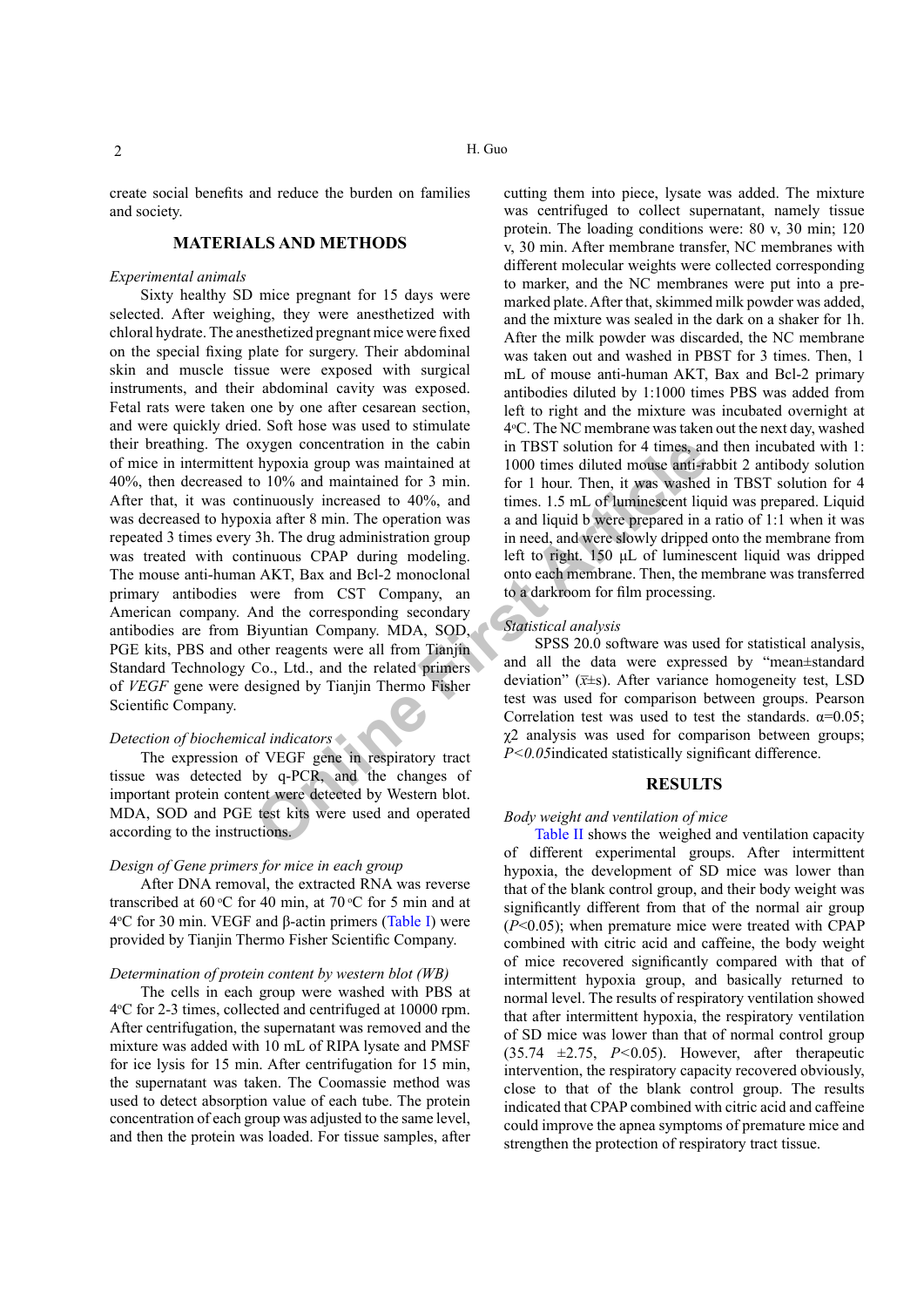**Table I. Primer sequence during RT-PCR (n=10).**

| Gene name      | <b>Anterior primer</b>      | Rear primer                 | Length (bp) |
|----------------|-----------------------------|-----------------------------|-------------|
| <b>VEGF</b>    | ATGCTAGCTAGCTAGCAAG         | <b>CTAGCTAGTCAGAATCGATC</b> |             |
| $\beta$ -actin | <b>TCGATACGCTAGTTCTACTA</b> | <b>CTAGTTGCTAGATGCATAGT</b> | 109         |

<span id="page-2-0"></span>**Table II. Effect of caffeine citrate and aminophyline on body weight, ventilation, MDA, SOD, PGE, VEGF gene and Bax and Bcl-2 protein expression and AKT protein expression of SD mice (n=10).**

|                                                                                                                                                                                                                                                                                                                                                                                                                                                                                                                                                                                                                                             | <b>Blank control group</b>                       | Intermittent hypoxia group |                                                                                                                                                                                                                                                                                                                                                                                                                                                                                                                                                                                                                                                                             | Drug administration group |        | F value P value |  |
|---------------------------------------------------------------------------------------------------------------------------------------------------------------------------------------------------------------------------------------------------------------------------------------------------------------------------------------------------------------------------------------------------------------------------------------------------------------------------------------------------------------------------------------------------------------------------------------------------------------------------------------------|--------------------------------------------------|----------------------------|-----------------------------------------------------------------------------------------------------------------------------------------------------------------------------------------------------------------------------------------------------------------------------------------------------------------------------------------------------------------------------------------------------------------------------------------------------------------------------------------------------------------------------------------------------------------------------------------------------------------------------------------------------------------------------|---------------------------|--------|-----------------|--|
| Weight $(g)$                                                                                                                                                                                                                                                                                                                                                                                                                                                                                                                                                                                                                                | $5.31 \pm 0.43$                                  | $3.60 \pm 0.24$ **         |                                                                                                                                                                                                                                                                                                                                                                                                                                                                                                                                                                                                                                                                             | $5.01 \pm 0.22$           | 20.763 | 0.007           |  |
| Ventilation capacity (mL)                                                                                                                                                                                                                                                                                                                                                                                                                                                                                                                                                                                                                   | 35.74±2.75                                       | $21.36 \pm 3.57$           |                                                                                                                                                                                                                                                                                                                                                                                                                                                                                                                                                                                                                                                                             | $29.58 \pm 3.26$          | 27.352 | 0.009           |  |
| $MDA$ (nmol/mL)                                                                                                                                                                                                                                                                                                                                                                                                                                                                                                                                                                                                                             | $6.27 \pm 0.52$                                  | $9.46 \pm 1.32$            |                                                                                                                                                                                                                                                                                                                                                                                                                                                                                                                                                                                                                                                                             | $7.52 \pm 1.11$           | 39.483 | 0.001           |  |
| SOD (U/mg)                                                                                                                                                                                                                                                                                                                                                                                                                                                                                                                                                                                                                                  | 79.38±2.47                                       | 47.74±5.27                 |                                                                                                                                                                                                                                                                                                                                                                                                                                                                                                                                                                                                                                                                             | $62.31 \pm 4.62$          | 38.646 | 0.001           |  |
| $PGE$ (pg/mL)                                                                                                                                                                                                                                                                                                                                                                                                                                                                                                                                                                                                                               | 83.56±3.99                                       | $52.27\pm 6.86$            |                                                                                                                                                                                                                                                                                                                                                                                                                                                                                                                                                                                                                                                                             | 73.75±5.64                | 42.145 | 0.001           |  |
| VEGF(gray value)                                                                                                                                                                                                                                                                                                                                                                                                                                                                                                                                                                                                                            | $1.00 \pm 0.03$                                  | $0.42 \pm 0.09$            |                                                                                                                                                                                                                                                                                                                                                                                                                                                                                                                                                                                                                                                                             | $0.74 \pm 0.07$           | 47.352 | 0.001           |  |
| AKT (gray value)                                                                                                                                                                                                                                                                                                                                                                                                                                                                                                                                                                                                                            | $1.00 \pm 0.03$                                  | $3.12 \pm 0.17$            |                                                                                                                                                                                                                                                                                                                                                                                                                                                                                                                                                                                                                                                                             | $1.64 \pm 0.23$           | 49.258 | 0.001           |  |
| Bax (gray value)                                                                                                                                                                                                                                                                                                                                                                                                                                                                                                                                                                                                                            | $1.00 \pm 0.04$                                  | $6.36 \pm 0.32$            |                                                                                                                                                                                                                                                                                                                                                                                                                                                                                                                                                                                                                                                                             | $3.84 \pm 0.45$           | 66.978 | 0.001           |  |
| Bcl-2 (gray value)                                                                                                                                                                                                                                                                                                                                                                                                                                                                                                                                                                                                                          | $1.00 \pm 0.07$                                  | $0.32 \pm 0.02$            |                                                                                                                                                                                                                                                                                                                                                                                                                                                                                                                                                                                                                                                                             | $0.51 \pm 0.06$           | 50.817 | 0.001           |  |
| MDA, SOD and PGE expression<br>control group, the contents of MDA, SOD and PGE in<br>the lower respiratory tract of SD mice decreased after<br>intermittent hypoxia compared with those in the normal<br>air group, with statistical significance $(P<0.05)$ . When<br>premature mice were treated with CPAP combined with<br>citric acid and caffeine, the contents of MDA, SOD and PGE<br>in lower respiratory tract of mice were basically restored to<br>normal levels compared with those in intermittent hypoxia<br>group. This showed that CPAP combined with citric acid<br>and caffeine could improve respiratory tract injury and | Table II also shows that compared with the blank |                            | control group, the expression of AKT protein in the lower<br>respiratory tract of SD mice increased after intermittent<br>hypoxia, and the difference was statistically significant<br>$(P<0.05)$ . Compared with the normal control group, there<br>was no significant difference in AKT protein expression<br>in the administration group, but it recovered obviously<br>compared with the intermittent hypoxia group. This<br>indicated that premature apnea was related to endothelial<br>cell apoptosis, and Akt pathway was involved in the<br>process of CPAP combined with citric acid and caffeine<br>to inhibit endothelial cell apoptosis Table II and Figure 1. |                           |        |                 |  |
| restore respiratory tract berrier in premeture mice Teble II                                                                                                                                                                                                                                                                                                                                                                                                                                                                                                                                                                                |                                                  |                            | Expressions of Ray and Rel 2 protein                                                                                                                                                                                                                                                                                                                                                                                                                                                                                                                                                                                                                                        |                           |        |                 |  |

### *MDA, SOD and PGE expression*

[Table II](#page-2-0) also shows that compared with the blank control group, the contents of MDA, SOD and PGE in the lower respiratory tract of SD mice decreased after intermittent hypoxia compared with those in the normal air group, with statistical significance (*P<0.05*). When premature mice were treated with CPAP combined with citric acid and caffeine, the contents of MDA, SOD and PGE in lower respiratory tract of mice were basically restored to normal levels compared with those in intermittent hypoxia group. This showed that CPAP combined with citric acid and caffeine could improve respiratory tract injury and restore respiratory tract barrier in premature mice [Table II.](#page-2-0)

#### VEGF *gene expression*

The results of RT-PCR showed that compared with the blank control group, the expression of VEGF gene in the lower respiratory tract of SD mice increased after intermittent hypoxia, and the difference was statistically significant (P<0.05). Compared with the intermittent hypoxia group, the expression of VEGF gene in the treatment group recovered significantly. The results further indicated that CPAP combined with citric acid and caffeine could reduce the apoptosis of respiratory skin cells and achieve the purpose of treating apnea ([Table II\)](#page-2-0).

#### *AKT protein expression*

The WB results showed that compared with the blank

#### *Expressions of Bax and Bcl-2 protein*

The WB results showed that compared with the blank control group, the expressions of Bax and Bcl-2 protein in lower respiratory tract of SD mice increased and decreased respectively after intermittent hypoxia, and the difference was statistically significant (P<0.05). The expressions of Bax and Bcl-2 protein in the tissues of the administration group recovered significantly compared with those of the intermittent hypoxia group. This indicated that premature apnea was related to endothelial cell apoptosis. CPAP combined with citric acid and caffeine inhibited endothelial cell apoptosis by inhibiting Bax overexpression and upregulating Bcl-2 protein expression, thus finally achieving the purpose of treating premature apnea ([Table II,](#page-2-0) [Fig. 2](#page-3-1)).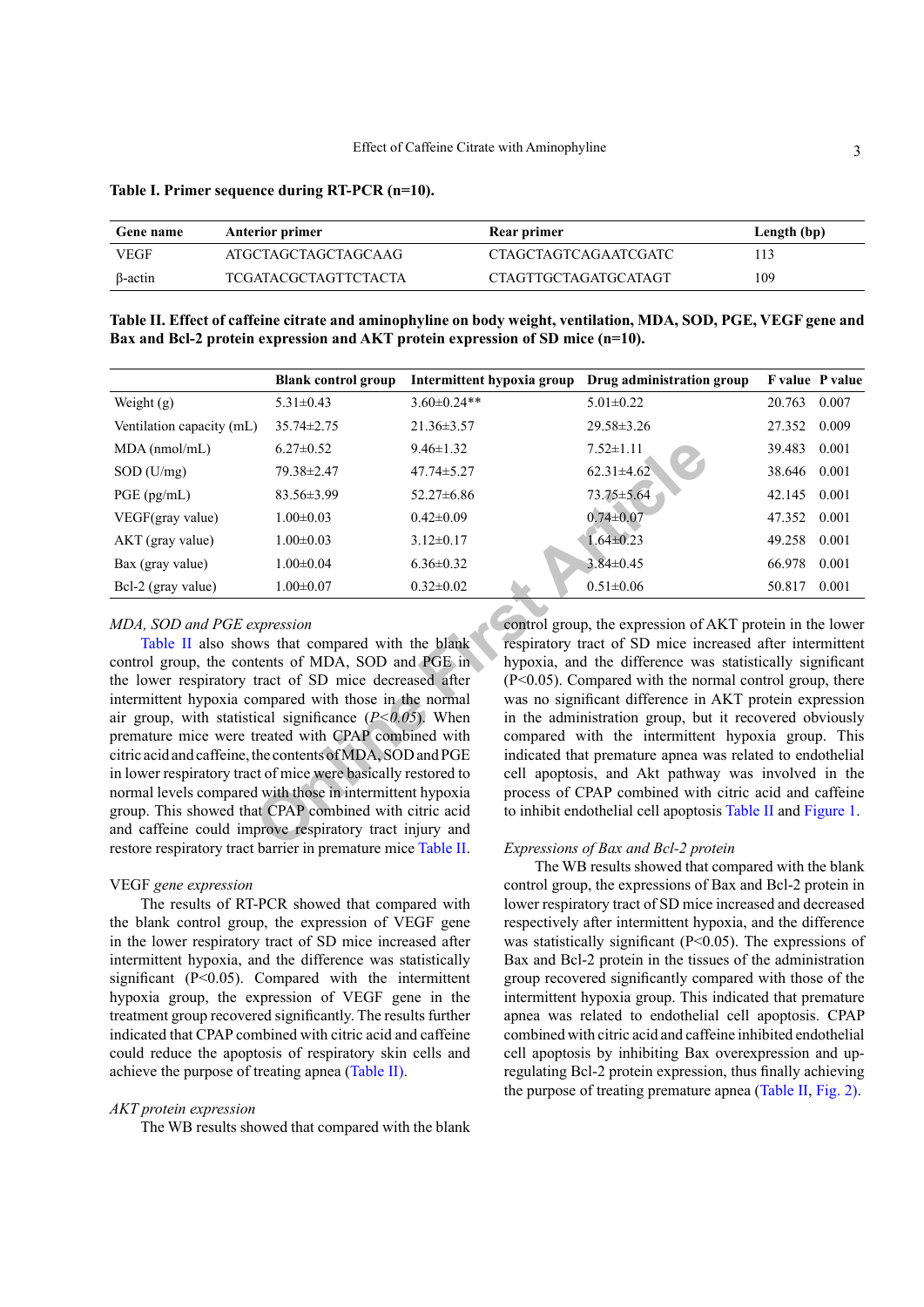

<span id="page-3-0"></span>Fig. 1. AKT protein expression detected by western blot.



<span id="page-3-1"></span>Fig. 2. Bax and Bcl-2 protein expression detected by western blot.

#### **DISCUSSION**

Premature infants with apnea is the main clinical problem in neonatal intensive care (Amin and Wang, [2015\)](#page-4-9). Once the birth weight of a newborn is less than 1kg, the risk of apnea will be as high as 80%. Repeated apnea attacks of premature infants can lead to respiratory failure, intracranial hemorrhage, pulmonary hemorrhage and other serious complications (Fiore *et al*., 2013), thus it is vitally important to find the key treatment. It has been proved that antioxidants play a major role in eliminating the formation of free radicals (Wu *et al*., 2019; Yin *et al*., [2019;](#page-5-0) [Zhang](#page-5-1) *et al*., 2020) and offsetting the excessive free radicals produced in the process of disease formation in many respiratory diseases. In the experiment, we found that the contents of MDA and SOD in lower respiratory tract of premature apnea mice were lower than those in normal air group. After drug treatment, the contents of MDA, SOD SOD in the lower respiratory tract of mice recovered to normal levels compared with the intermittent hypoxia group. The results indicated that CPAP combined with citric acid and caffeine could improve the respiratory tract injury of premature mice and protect the integrity of respiratory tract cells.

Prostaglandin E(PGE) is involved in improving the synthesis of gastric mucin, promoting angiogenesis and triggering the proliferation of mucosal cells ([Shukla](#page-4-12) *et al*[., 2016](#page-4-12)). Therefore, PGE plays an important role in regulating the process of apoptosis and regeneration. It was found that after intermittent hypoxia, the content of

**EXECUSSION**<br> **EXECUSSION**<br> **EXECUSSION**<br> **EXECUSSION**<br> **EXECUSSION**<br> **EXECUSSION**<br> **EXECUSSION**<br> **EXECUSSION**<br> **EXECUSSION**<br> **EXECUSSION**<br> **EXECUSSION**<br> **EXECUSSION**<br> **EXECUSSION**<br> **EXECUSSION**<br> **EXECUSSION**<br> **EXECUSSION** PGE in the lower respiratory tract of SD mice decreased compared with that in normal air group. Compared with the intermittent hypoxia group, the content of PGE in tissues of premature mice recovered to normal level after drug treatment. This may be related to the restoration of respiratory barrier. Epidermal growth factor (VEGF), not only an epithelial growth factor, but also used in endothelial cells, may play a role in cell protection, which is beneficial to mucosal and submucosal angiogenesis [\(Mole](#page-4-13) *et al*., [2014](#page-4-13)). The results of RT-PCR showed that compared with the blank control group, the expression of VEGF gene in the lower respiratory tract of SD mice decreased after intermittent hypoxia. Compared with the intermittent hypoxia group, VEGF in the drug administration group recovered significantly. This result fully confirmed that CPAP combined with citric acid and caffeine could reduce the apoptosis of respiratory epithelial cells. In addition, this study also detected the expression level of MAPKs to explore its working mechanism. All MAPKs members are activated by oxidative stress, and MAPK signal cascade is the main stress signal pathway of oxidative stress. AKT is an important protein of MAPK family, playing an important role in cell differentiation, proliferation and apoptosis. In addition, it has been reported that AKT activation induced by oxidative stress plays an anti-apoptosis role in maintaining steady state in vivo and regulating cell differentiation and growth pathway (Zhang *et al*[., 2019](#page-5-2)). This study proves for the first time that apnea can participate in signal cascade reaction, and is especially related to AKT pathway. We found that AKT protein increased and Bcl-2 protein expression decreased in the lower respiratory tract of premature mice with apnea. However, the expressions of Bax and Bcl-2 protein in the administration group recovered significantly compared with the intermittent hypoxia group. Mitochondria participated in regulation of apoptosis pathway and integrated and circulated apoptosis signals during the regulation. Apoptosis pathway mediated by mitochondria is called intrinsic pathway. This apoptosis is controlled by Bcl-2 family proteins, including two types: pro-apoptosis and anti-apoptosis ([Anselmo](#page-4-14) *et al*., 2020). The pro-apoptotic proteins (Bax, Bak, Bok, Bid) and antiapoptotic proteins (Bcl-2, Bcl-XL, Bcl-w, etc.) of Bcl-2 family proteins keep balance in the body [\(Zhang](#page-5-2) *et al*., [2019](#page-5-2)), and determine the fate of cells by up-regulating and down-regulating apoptosis or survival in pathophysiology [\(Joseph](#page-4-15) *et al*., 2019).

The WB results showed that compared with the blank control group, Bax protein increased and Bcl-2 protein expression decreased in the lower respiratory tract of SD mice after intermittent hypoxia. The expressions of Bax and Bcl-2 protein in the tissues of the drug administration group recovered obviously compared with those of the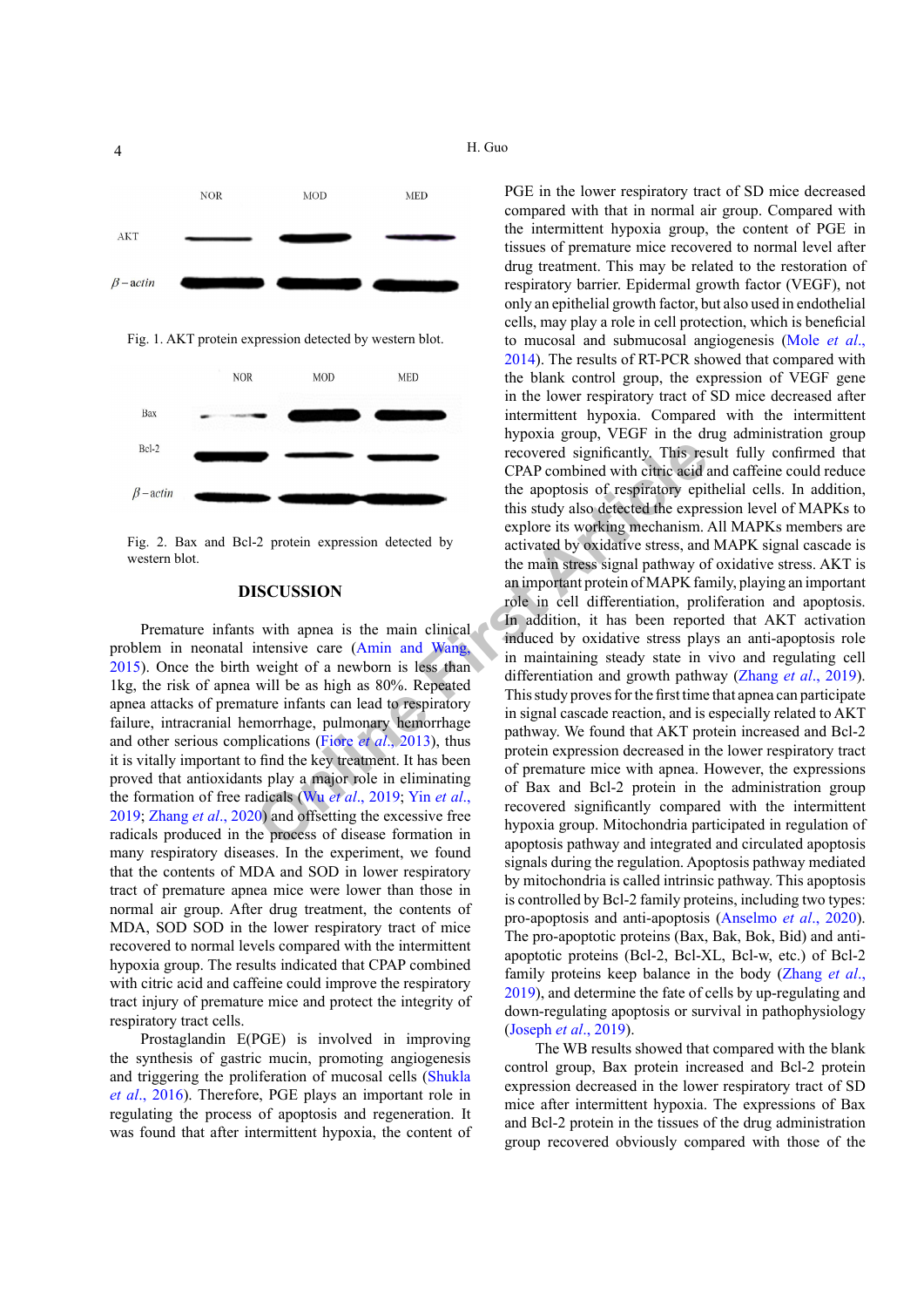intermittent hypoxia group, showing that the drug inhibited apoptosis.

To sum up, premature infants with apnea would be accompanied by mucosal injury and apoptosis. CPAP combined with citric acid and caffeine could obviously alleviate the oxidative damage caused by apnea. By inhibiting the expression of apoptosis pathway protein AKT and Bax, up-regulating the expression of antiapoptosis protein Bcl-2, rebuilding the cell barrier, and inhibiting respiratory tract injury, it could achieve the purpose of treating premature infants with apnea.

#### **CONCLUSION**

The findings of our study showed that for the treatment of premature infants with apnea, CPAP combined with caffeine citrate and aminophylline could enhance the expressions of Akt, Bax and bcl-2 proteins.

*Statement of conflict of interests* 

The authors have declared no conflict of interest.

#### <span id="page-4-12"></span>**REFERENCES**

- <span id="page-4-9"></span>Amin, S.B. and Wang, H., 2015. Unbound unconjugated hyperbilirubinemia is associated with central apnea in premature infants. *J. Pediatr*., **166**: 571-575. <https://doi.org/10.1016/j.jpeds.2014.12.003>
- <span id="page-4-14"></span>Anselmo, F., Tatomir, A. and Boodhoo, D., 2020. JNK and phosphorylated Bcl-2 predict multiple sclerosis clinical activity and glatiramer acetate therapeutic response. *Clin. Immunol*., **210**: 108297. https://doi. [org/10.1016/j.clim.2019.108297](https://doi.org/10.1016/j.clim.2019.108297)
- <span id="page-4-4"></span>Armanian, A.M., Iranpour, R. and Faghihian, E., 2016. Caffeine administration to prevent apnea in very premature infants. *Pediatr. Neonatol*., **57**: 408-412. <https://doi.org/10.1016/j.pedneo.2015.10.007>
- <span id="page-4-5"></span><span id="page-4-3"></span>Atik, A., Harding, R. and Matteo, R.D., 2017. Caffeine for apnea of prematurity: Effects on the developing brain. *Neurotoxicology*, **58**: 94-102. [https://doi.](https://doi.org/10.1016/j.neuro.2016.11.012) [org/10.1016/j.neuro.2016.11.012](https://doi.org/10.1016/j.neuro.2016.11.012)
- <span id="page-4-11"></span><span id="page-4-0"></span>Bairam, A., Boukari, R. and Joseph, V., 2019. Targeting progesterone receptors in newborn males and females: From the animal model to a new perspective for the treatment of apnea of prematurity. *Respir. Physiol. Neurobiol*., **263**: 55- 61.<https://doi.org/10.1016/j.resp.2019.03.004>
- <span id="page-4-8"></span><span id="page-4-1"></span>Butler, T.J., Firestone, K.S. and Grow, J.L., 2014. Standardizing documentation and the clinical approach to apnea of prematurity reduces length of stay, improves staff satisfaction, and decreases hospital cost. *Jt. Comm. J. Qual. Patient. Saf*.,

**40**: 263-269. [https://doi.org/10.1016/S1553-](https://doi.org/10.1016/S1553-7250(14)40035-7) [7250\(14\)40035-7](https://doi.org/10.1016/S1553-7250(14)40035-7)

- <span id="page-4-2"></span>Fenouillet, E., Mottola, G. and Kipson, N., 2019. Adenosine receptor profiling reveals an association between the presence of spare receptors and cardiovascular disorders. *Int. J. mol. Sci*., **20**: 5964. <https://doi.org/10.3390/ijms20235964>
- <span id="page-4-10"></span>Fiore, J.M.D., Martin, R.J. and Gauda, E.B., 2013. Apnea of prematurity perfect storm. *Respir. Physiol. Neurobiol*., **189**: 213-222. [https://doi.](https://doi.org/10.1016/j.resp.2013.05.026) [org/10.1016/j.resp.2013.05.026](https://doi.org/10.1016/j.resp.2013.05.026)
- <span id="page-4-15"></span><span id="page-4-13"></span><span id="page-4-7"></span><span id="page-4-6"></span>Joseph, L. and Srinivasan, K.K., 2019. Triacontanoic ester of 5ʹʹ-hydroxyjustisolin: Tumour suppressive role in cervical cancer via. BCL-2, BAX and Caspase-3 mediated signaling. *Toxicol. Rep*., **6**: 1198-1205. [https://doi.org/10.1016/j.](https://doi.org/10.1016/j.toxrep.2019.10.015) toxrep.2019.10.015
- For extend that for the treatment<br>
Alternative the proposition of the treatment<br>
Stand bel-2 proteins.<br>
Alternative proposition of premate the control of interests<br>
Firs[t A](https://doi.org/10.1016/j.jpedsurg.2010.09.094)<sub>rt</sub> Clean M<sub>a</sub> Stand postoperative of premate the Lee, S.L., Gleason, J.M. and Sydorak, R.M.A., 2011. critical review of premature infants with inguinal hernias: optimal timing of repair, incarceration risk, and postoperative apnea. *J. Pediatr. Surg*., **46**: 217-220. [https://doi.org/10.1016/j.](https://doi.org/10.1016/j.jpedsurg.2010.09.094) jpedsurg.2010.09.094
	- Mole, D.R., Fiorentini, M.L. and Thebaud, N., 2014. Archean komatiite volcanism controlled by the evolution of early continents. *Proc. natl. Acad. Sci. U.S.A*., **111**: 10083-10088. [https://doi.org/10.1073/](https://doi.org/10.1073/pnas.1400273111) pnas.1400273111
	- Peter, G.D., Barbara, S. and Robin, S.R., 2010. Caffeine for apnea of prematurity trial: Benefits may vary in subgroups. *J. Pediatr*., **156**: 382-387. [https://doi.](https://doi.org/10.1016/j.jpeds.2009.09.069) org/10.1016/j.jpeds.2009.09.069
	- Shukla, S., Malik, M.A. and Chandra, P., 2016. Association between VEGF polymorphisms (−460 T/C and +936 C/T) and retinopathy of prematurity risk: A meta-analysis. *Saudi J. Ophthalmol*., **30**: 157- 162.<https://doi.org/10.1016/j.sjopt.2016.06.003>
	- Sofien, L., Pablo, I. and Christian, A.R., 2019. Erythropoietin and caffeine exert similar protective impact against neonatal intermittent hypoxia: Apnea of prematurity and sex dimorphism. *Exp. Neurol*., **320**: 112985. [https://doi.org/10.1016/j.](https://doi.org/10.1016/j.expneurol.2019.112985) [expneurol.2019.112985](https://doi.org/10.1016/j.expneurol.2019.112985)
	- Wu, F.F., Liu, R.R. and Shen, X.B., 2019. Study on the interaction and antioxidant activity of theophylline and theobromine with SOD by spectra and calculation. *Spectrochim. Acta A Mol. Biomol. Spectrosc*., **215**: 354-362. [https://doi.org/10.1016/j.](https://doi.org/10.1016/j.saa.2019.03.001) [saa.2019.03.001](https://doi.org/10.1016/j.saa.2019.03.001)
	- Ye, C.H., Miao, C.Y. and Yu, L., 2019. Factors affecting the efficacy and safety of aminophylline in treatment of apnea of prematurity in neonatal